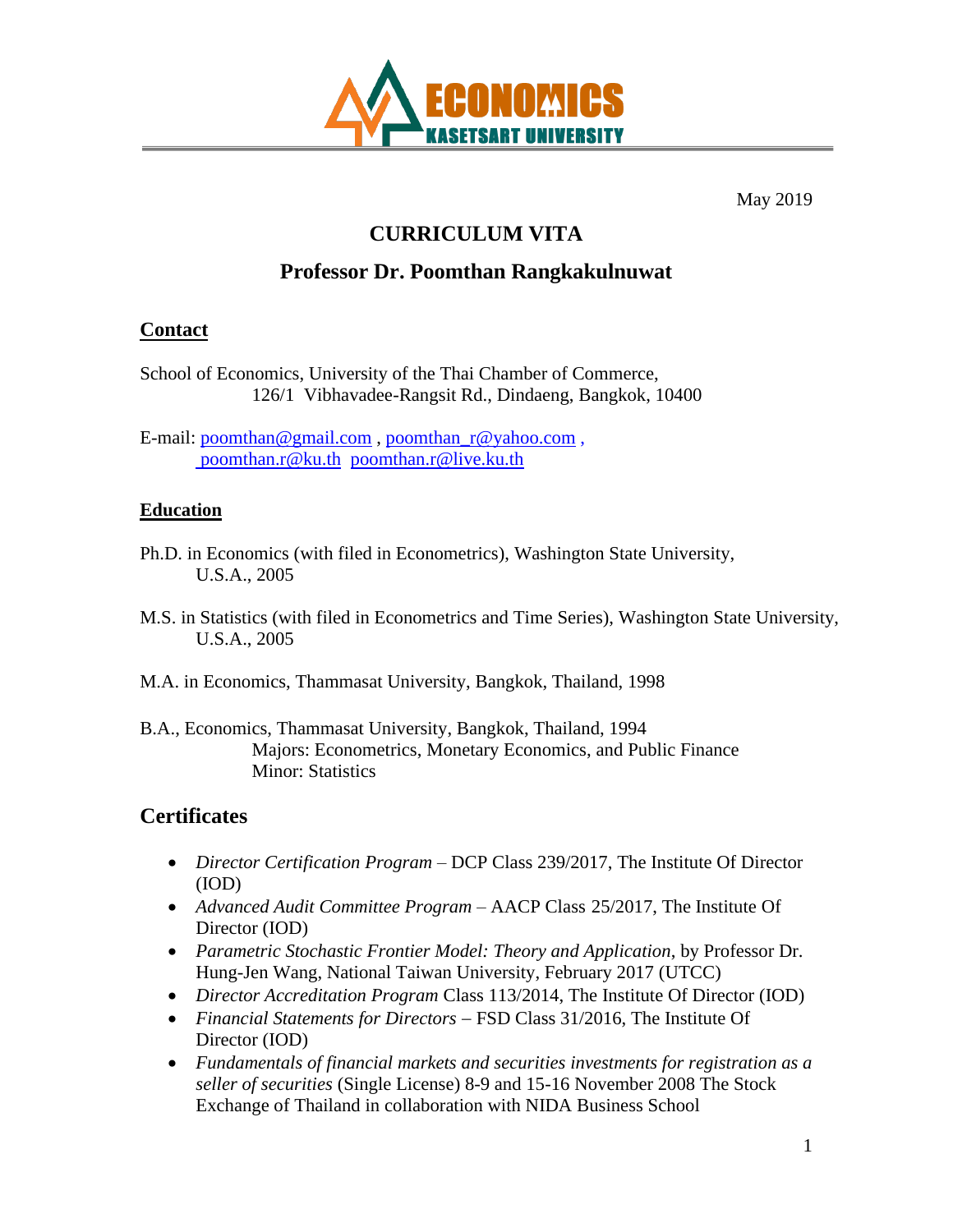

### **Areas of Interest**

- Applied Econometrics and Multiple Time Series
- Productivity Decomposition analysis
- International Trade
- Production Economics
- Exchange rate model

#### **Computer Skills**

SAS, STATA, GAUSS, EVIEWS, SPSS

# **Experiences**

| <b>Mar. 2022 – Present:</b> | Professor, Department of Cooperatives,<br>Faculty of Economics, Kasetsart University,                                    |
|-----------------------------|--------------------------------------------------------------------------------------------------------------------------|
| <b>Jun. 2014 – Present:</b> | Independent Director and Audit Committee, Big Camera<br><b>Corporation Public Company Limited</b>                        |
| Jan. 2015 – Feb. 2022:      | Professor, School of Economics<br>University of the Thai Chamber of Commerce,                                            |
| Aug. $2020 - Nov. 2021$ :   | Dean, School of Economics,<br>University of the Thai Chamber of Commerce,                                                |
| Jun. 2017 – June 2021:      | Academic Council, Suan Sunandha Rajabhat University                                                                      |
| Feb. $2010 - Dec. 2014$ :   | Associate Professor, School of Economics<br>University of the Thai Chamber of Commerce,                                  |
| Jan. 2007 – Feb. 2010:      | <b>Assistant Professor, School of Economics</b><br>University of the Thai Chamber of Commerce,                           |
| $2009 - July 2017$ :        | Director, Master of Economics (International Business<br>Economics) University of the Thai Chamber of<br><b>Commerce</b> |
| Apr. 1999-Dec. 2006:        | Instructor, School of Economics<br><b>University of the Thai Chamber of Commerce</b>                                     |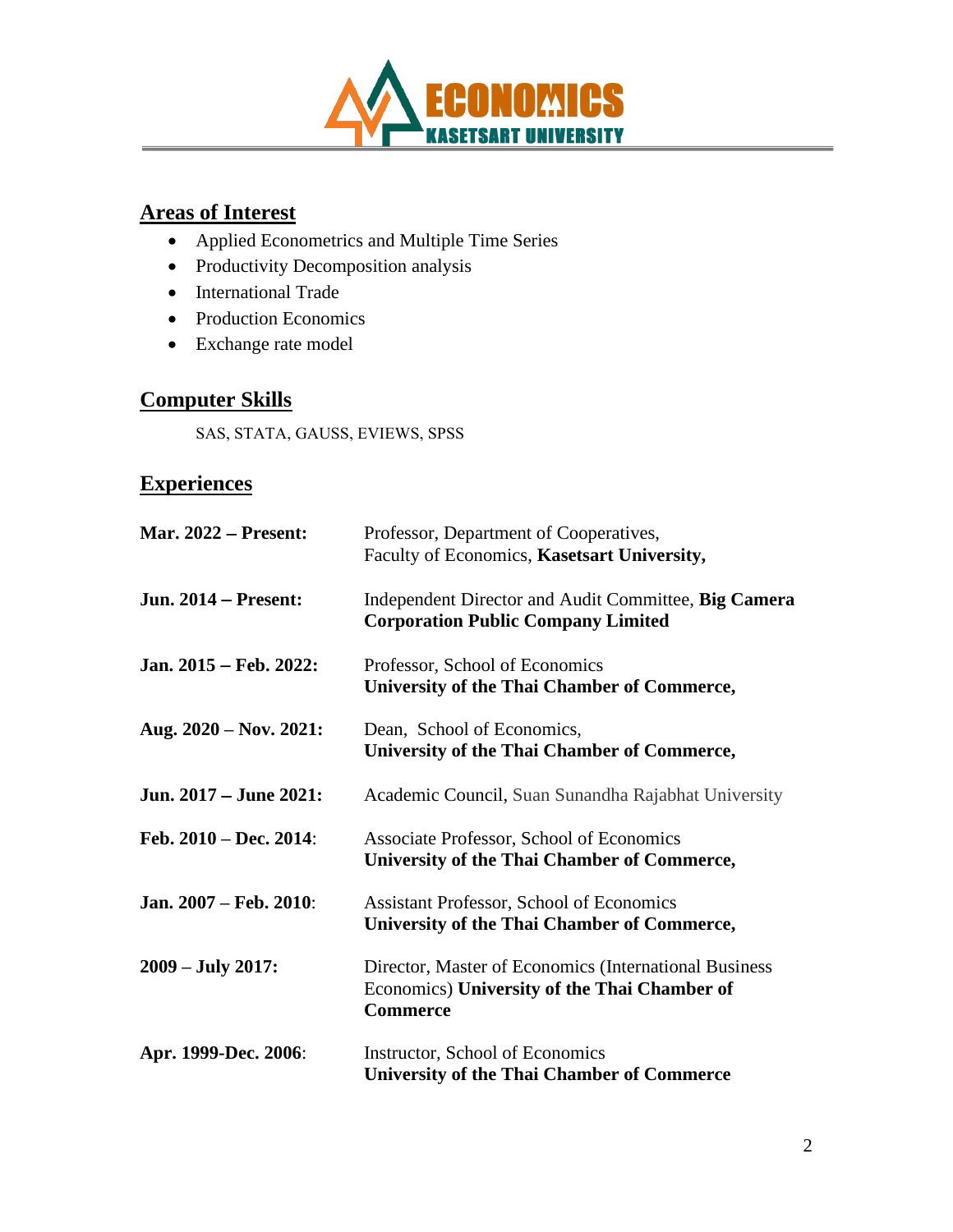

| Spring $2005$ :     | Instructor of <i>Theory of the firm and market policy</i><br><b>Washington State University</b> |
|---------------------|-------------------------------------------------------------------------------------------------|
| <b>Fall 2004:</b>   | Instructor of Lab in Principle of Microeconomics,                                               |
|                     | <b>Washington State University</b>                                                              |
| 2002-2004:          | <b>Teaching Assistant</b>                                                                       |
|                     | <b>Washington State University</b>                                                              |
| <b>Summer 1997:</b> | Graduate Students Internship<br><b>Bank of Thailand</b>                                         |
| 1996 - 1997:        | <b>Research Assistant, Faculty of Economics</b><br><b>Thammasat University, Bangkok</b>         |
| $1995 - 1996$       | Marketing Analyst, Department of Decoration,<br><b>Siam Cement Public Company, Bangkok</b>      |

#### **Textbooks (in Thai)**

- 1. **Unit 10:** Decision making under conditions of risk and uncertainty. In **Economics, Management and Applications**., Sukhothai Thammathirat Open University Press, 1st printing, 2021
- 2. **Macroeconomics Theory II, Chulalongkorn University Press (Published in** 2016)
- 3. **Time Series Analysis for Economics and Business,** Chulalongkorn University Press (Published in 2013)
- 4. **Introduction to Econometric**, Chulalongkorn University Press, 4<sup>th</sup> edition  $\sigma$ (Published in 2016, 2013, 2011, and 2009)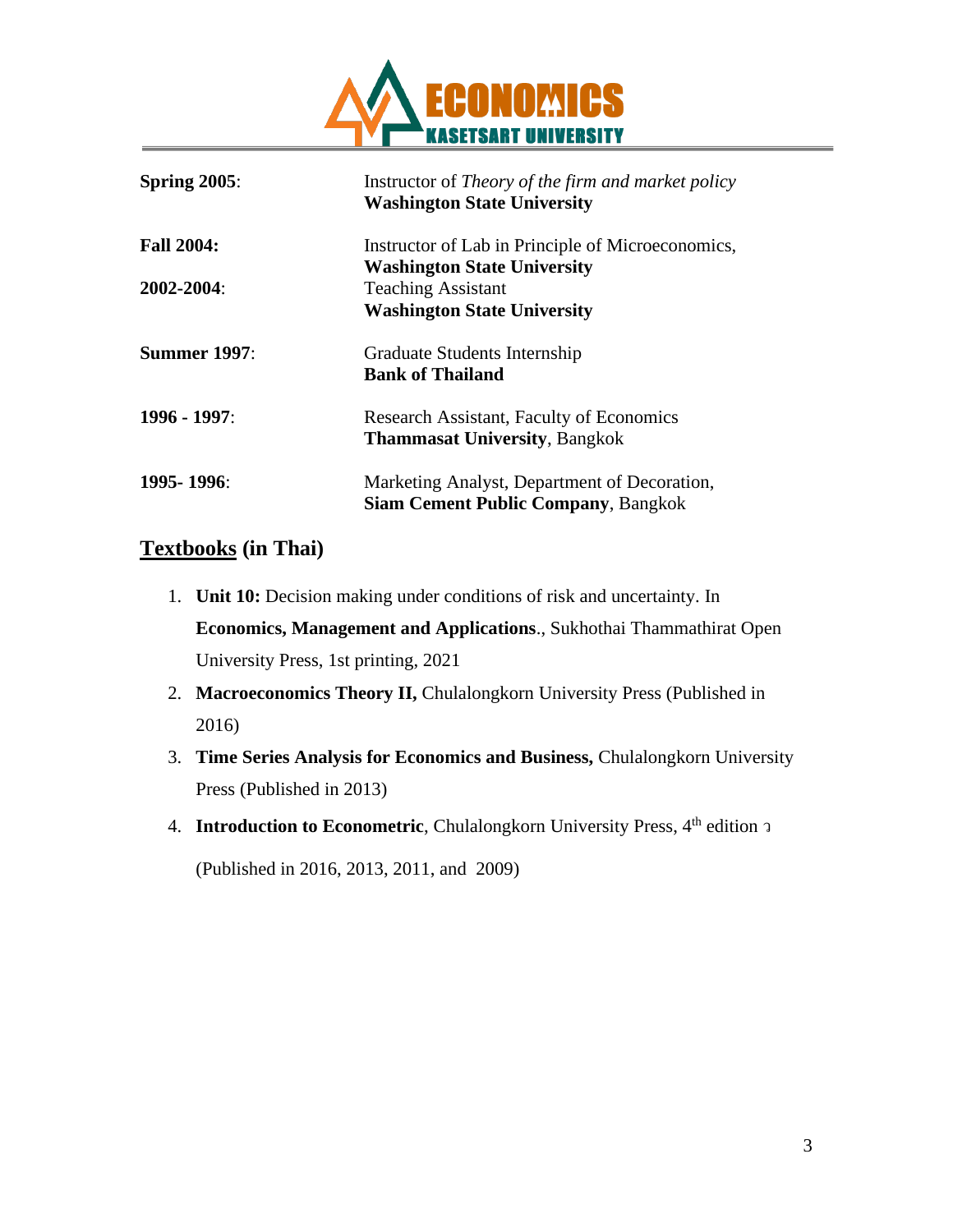

# **Publications in International Journals**

- 1. Phan, T. and **Rangkakulnuwat, P.** (2022) "How price informativeness affects the sensitivities of investment-to-stock price in Vietnamese listed firms?" *Afro-Asian J. of Finance and Accounting*, 12 (1), 28–61.
- 2. **Rangkakulnuwat, P.** (2019) "Thai Sugar Market Power in Japan Market" *The Asian Journal of Economics and Finance*, 1(3), 141-150.
- 3. Mohamed, A., **Rangkakulnuwat, P.**, and Paweenawat, S. W. (2016) "Decomposition of Agricultural Productivity Growth in Africa, *African Journal of Economic and Management Studies*, 7(4), 497-509.
- 4. Ko, K.M., **Rangkakulnuwat, P.**, and Paweenawat, S. W. (2015) "The Effect of International Trade on Labour Demand in ASEAN5"*Economics Bulletin*, 35(2), 1034−1041.
- 5. Xaypanya, P., **Rangkakulnuwat, P.**, and Paweenawat, S. W. (2015) "The Determinant of Foreign Direct Investment in ASEAN: The First Differencing Panel Data Analysis" *International Journal of Social Economics***,** 42(3), 239- 250.
- 6. **Rangkakulnuwat, P.** (2013) "Total Factor Productivity Growth Decomposition of Rice, Cassava, and Maize in Two Regions of Thailand" *Empirical Economics Letters*, 12 (8), 847-852.
- 7. **Rangkakulnuwat, P.** (2013) "J-Curve Phenomenon in Thailand" *Empirical Economics Letters*, 12, 481–486.
- 8. **Rangkakulnuwat, P.**, AKM. M. Morshed, H. H. Wang, and S. Ahn (2012) "Price Convergence in US Cities: A Cointegration Approach with Two Structural Breaks" *Applied Economics***,** 44, 1849‒1862.
- 9. **Rangkakulnuwat, P.** and Wang, H. H. (2011) "Productivity Growth Decomposition with FE‒IV Approach: Rethinking Thai Commercial Banks after the Financial Crisis" *Economic Modelling*, 28, 2579 ‒ 2588.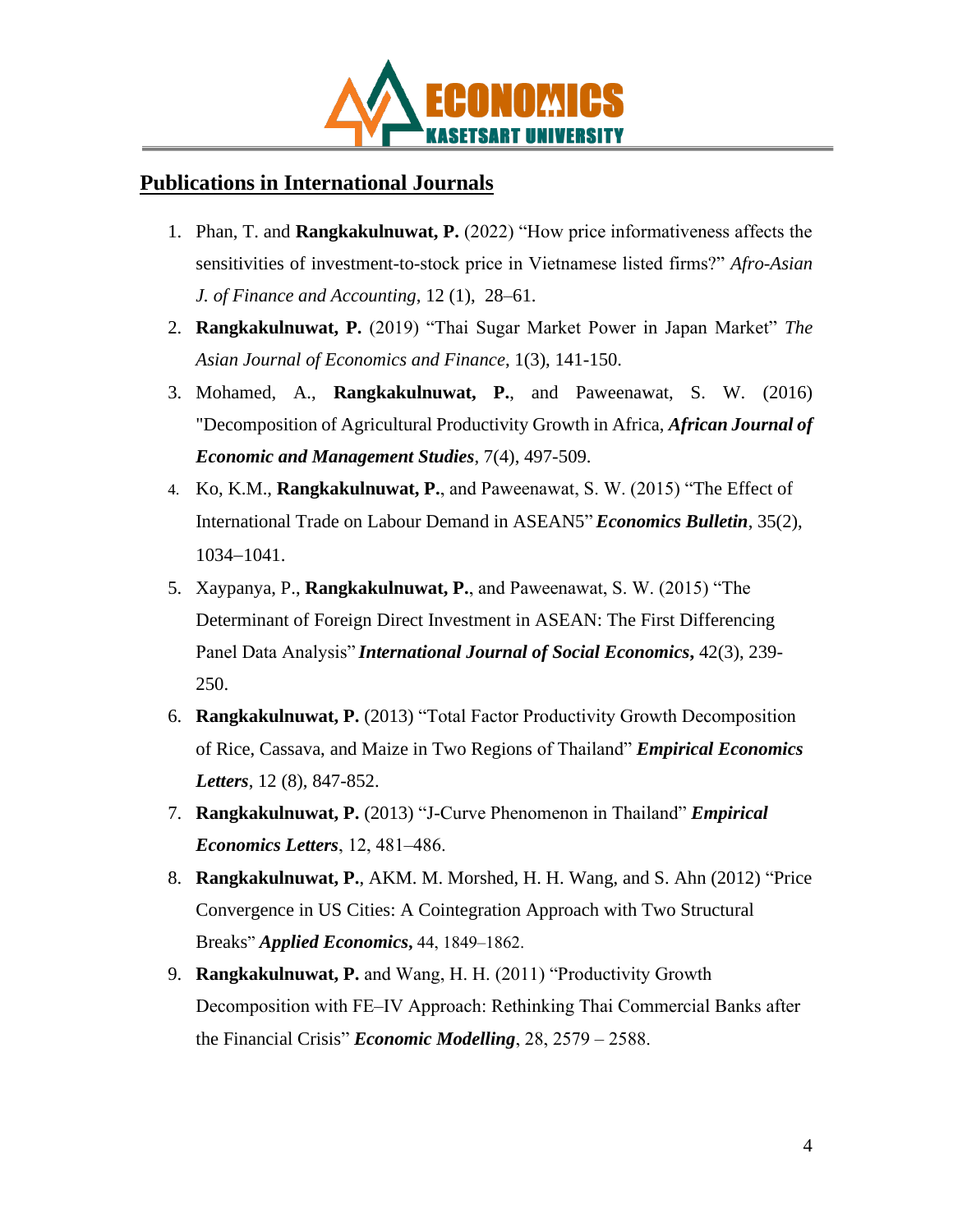

- 10. **Rangkakulnuwat, P.**, Ahn, S.K., Wang, H. H., and He, S. (2010) "Extended Generalized Purchasing Power Parity and Optimum Currency Area in East Asian Countries" *Applied Economics*, 42, 497−513.
- 11. **Rangkakulnuwat, P.**, Wang, H. H., and Ahn, S.K. (2007) "The Inverse Imported Factor Demand System in Thailand: A Cointegration Analysis" *Economics Letters*, 94, 402-407.
- 12. **Rangkakulnuwat, P.**, Ahn, S.K. (2006) "Price Index Convergence in Thailand," *International Economics and Financial Journal*, 1 (2), 247-259.

#### **Publications in National Journals (in English)**

- 1. **Rangkakulnuwat, P.** and Dunyo, S. K. (2018) "The Impact of Internet on Economic Growth in Africa" Applied Economics Journal, Vol. 25 (2), 19-33.
- 2. **Rangkakulnuwat, P.** and Podduang, A. (2008) "The determinant of Foreign Direct Investment in Asian" *UTCC Journal,* 28 (1), 99-107.
- 3. **Rangkakulnuwat, P.** (2007) "Technical Efficiency of Thai Commercial Banks between 2000 and 2005" *UTCC Journal*, 27 (1), 129-138.

#### **Publications in National Journals (in Thai)**

- 1. Phakdee, A., S. Selaratana, and **Rangkakulnuwat, P.** (2021) "The Impact of Ownership Structure, Manager, Motivation, and Audit Quality on the Selection of Accounting Methods: Evidence from Thailand" Journal of Accounting Profession, 17, 5–34.
- 2. **Rangkakulnuwat, P**. and Thaweekhot, N. (2019) "Long-Run Relationship Between the Banking Stock Price Index and Macroeconomic and Financial Variables: ARDL Approach" NIDA Business Journal, 26, 130–152.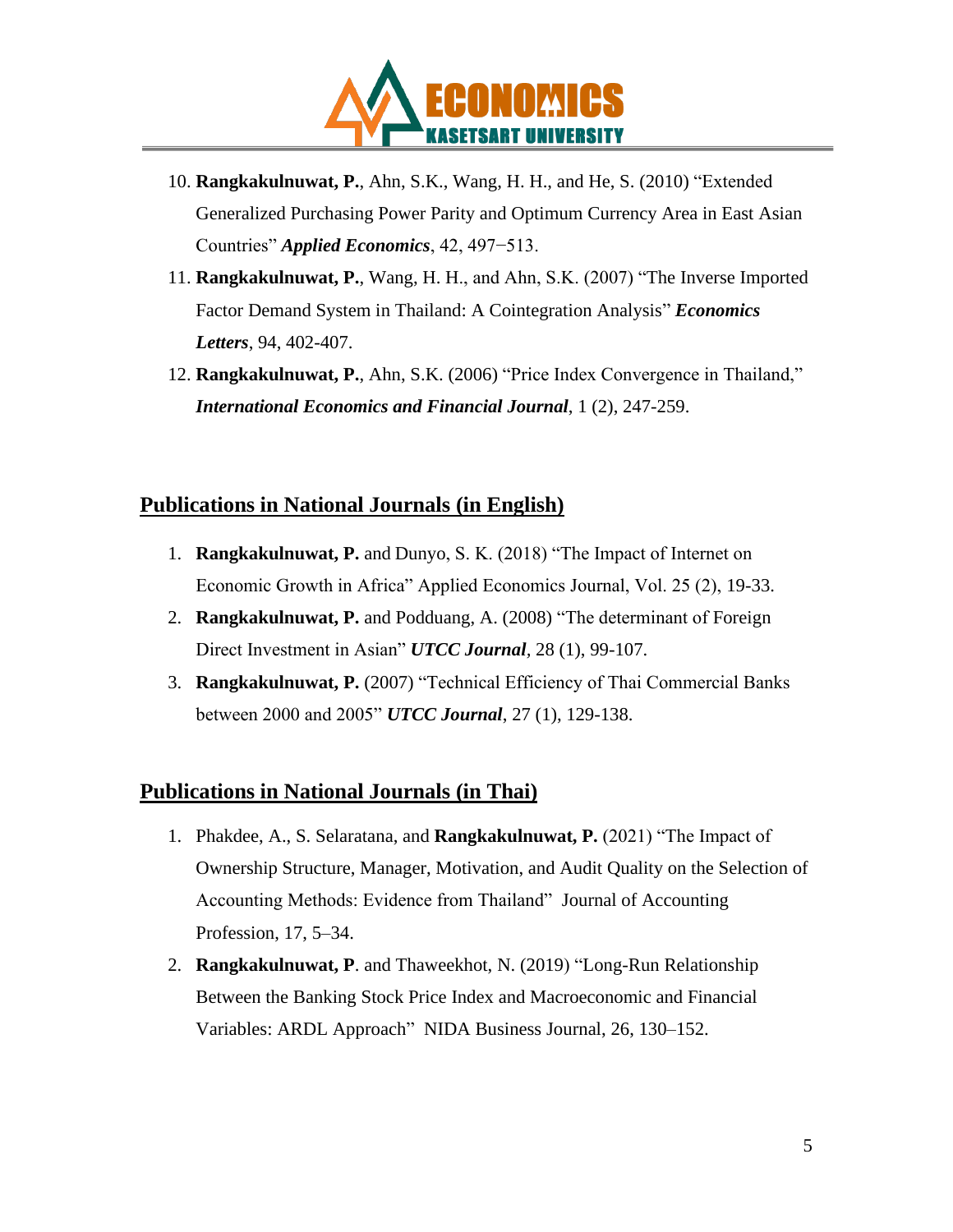

- 3. Phongprasert, V. and **Rangkakulnuwat, P.** (2019) "The Impact of Paying Dividends on Stock Prices in Listed Companies" KKBS Journal of Business Administration and Accountancy, 3 (3), 47-68.
- 4. Tannprasarn, V. and and **Rangkakulnuwat, P.** (2017) "Analysis of Long-Run Equilibrium Relationship of Non-Performing Loans with Macroeconomic and Bank-Specific Variables" *Applied Economics Journal*, 24 (1), 60–93.
- 5. Mekvatana, K. and **Rangkakulnuwat, P.** (2017) "Long-Run Relationship Between Personal Housing Loan and Economic Growth" *Applied Economics Journal***,** 24 (1), 38–59.
- 6. Thanyasri, T. and **Rangkakulnuwat, P.** (2014) "Demand for Money in Thailand under Monetarism Framework " *Chiangmai University Journal of Economic* 18 (2), 121−135.
- 7. **Rangkakulnuwat, P.** and Kongkow, J. (2010) "Factors Determinant of Gold Bullion Price in Thailand" *Chiangmai University Journal of Economic* 14 (2),  $24 - 41.$
- 8. **Rangkakulnuwat, P.** and Srihirun, K. (2010) "Measurement of Productivity Change in Agriculture Products of Provinces in the Southern using Malmquist Index**" Journal of Social Sciences and Humanities**, 16 (1), 127‒140.
- 9. **Rangkakulnuwat, P.** (2008) "Application of Vector Error Correction in forecasting exchange rates," *Kasetsart Economic Journal*, 15(2), 19–31. (Received ' Honorable Mention')
- 10. **Rangkakulnuwat, P.** and K. Srihirun (2008) **"**China's Import Demand System for Thai Agricultural Products: Case Study of Sugar, Rubber, Cassava, and Rice," *Chiangmai University Journal of Economic*, 12(3), 26-47.
- 11. **Rangkakulnuwat, P. (2008)** "The Analysis of Demand System for Agricultural Export Products in Thailand using LAIDS" *NIDA Development Journal*, 48 (3), 47–63.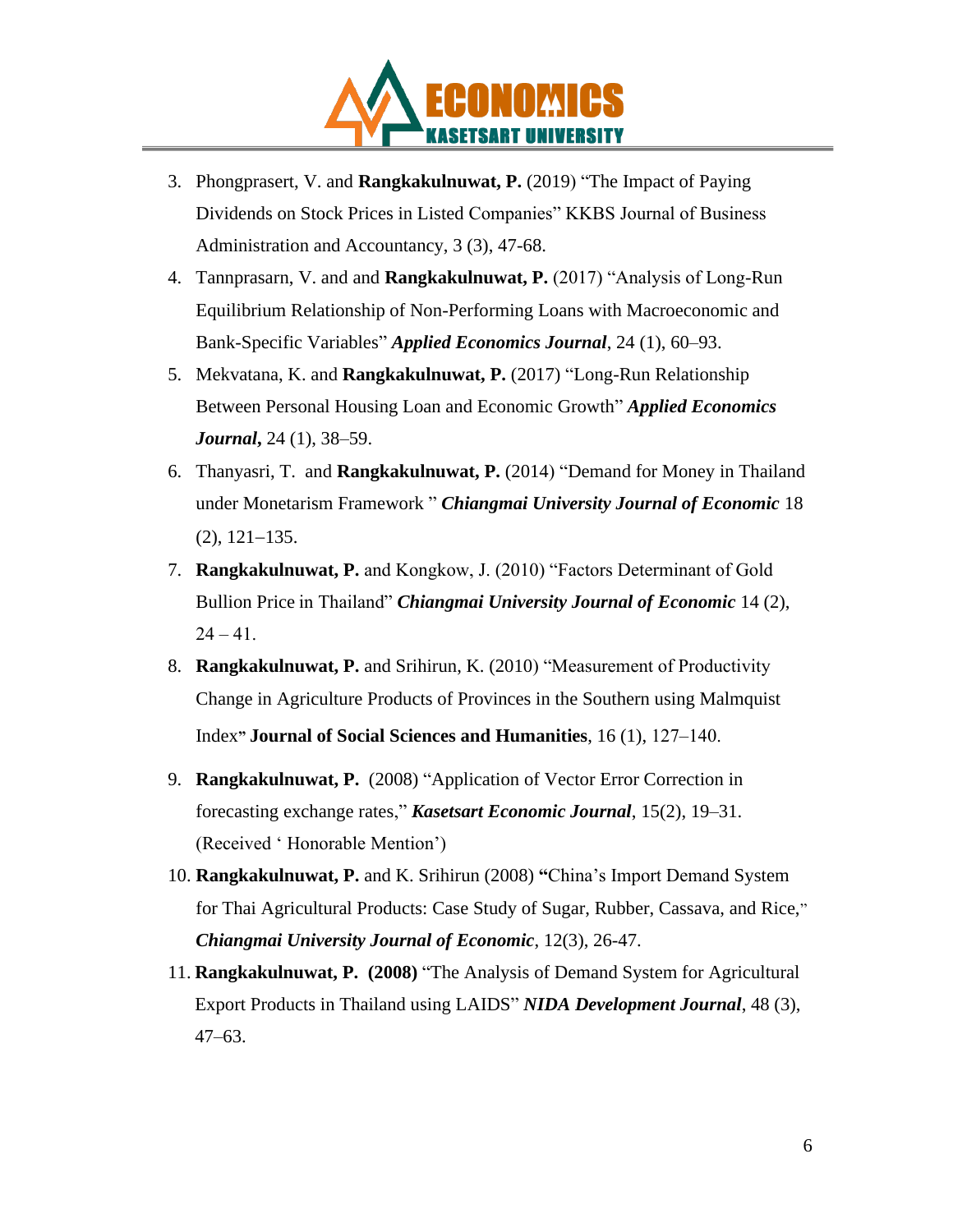

- 12. **Rangkakulnuwat, P.** and N. Sudkanuang (2007) "The Determination of Exchange Rate in Baht per Yen:Cointegration and Vector Error Correction Model" *NIDA Development Journal*, 47 (3), 65-82
- 13. **Rangkakulnuwat, P.** and N. Simachart (2007) "Granger causality between Thai commercial banks' loans and economic growth" *UTCC Journal*, 27 (1), 26-34.
- 14. **Rangkakulnuwat, P.** (2001) "Demand for Money in Thailand before and after changing in exchange rate system: Error Correction Model" *UTCC Journal*, 21(3), 2544.

#### **Proceeding in International Conferences**

- 1. "Trade Openness and Inflation: An Empirical Evidence of Thailand" **237th International Conferences on Economics and Social Sciences (ICESS)**, Osaka, Japan, August 2017
- 2. "The relationship between stock price and macroeconomic variables in Japan" **39th International Business Research Conference**, Tokyo, Japan, December 2016.
- 3. "Taxation and Economic growth in SAARC countries" 2015 **International Symposium on Business and Management (ISBM)**, Kyoto, Japan, September 2015.
- 4. "Trade Balance Determination in Thailand" **10th Eurasia Business and Economics Society (EBES)**, Istanbul, Turkey, May 2013.
- 5. "Agricultural Technical Efficiency Estimation: The Case of Thailand" **International Conference on Management, Applied and Social Sciences (ICMASS'2012)**, Dubai, United Arab Emirates, March 2012.
- 6. "Productivity Growth of Thai Commercial Banks" **ASBBS Proceedings of the 14th International Conference**, Paris, France, June 2011.
- 7. "Input Efficiency of Rice, Cassava, and Maize Production in Thailand: The DEA-Bootstrap Approach" **11th International Business Research Conference**, Sydney, Australia, December 2009.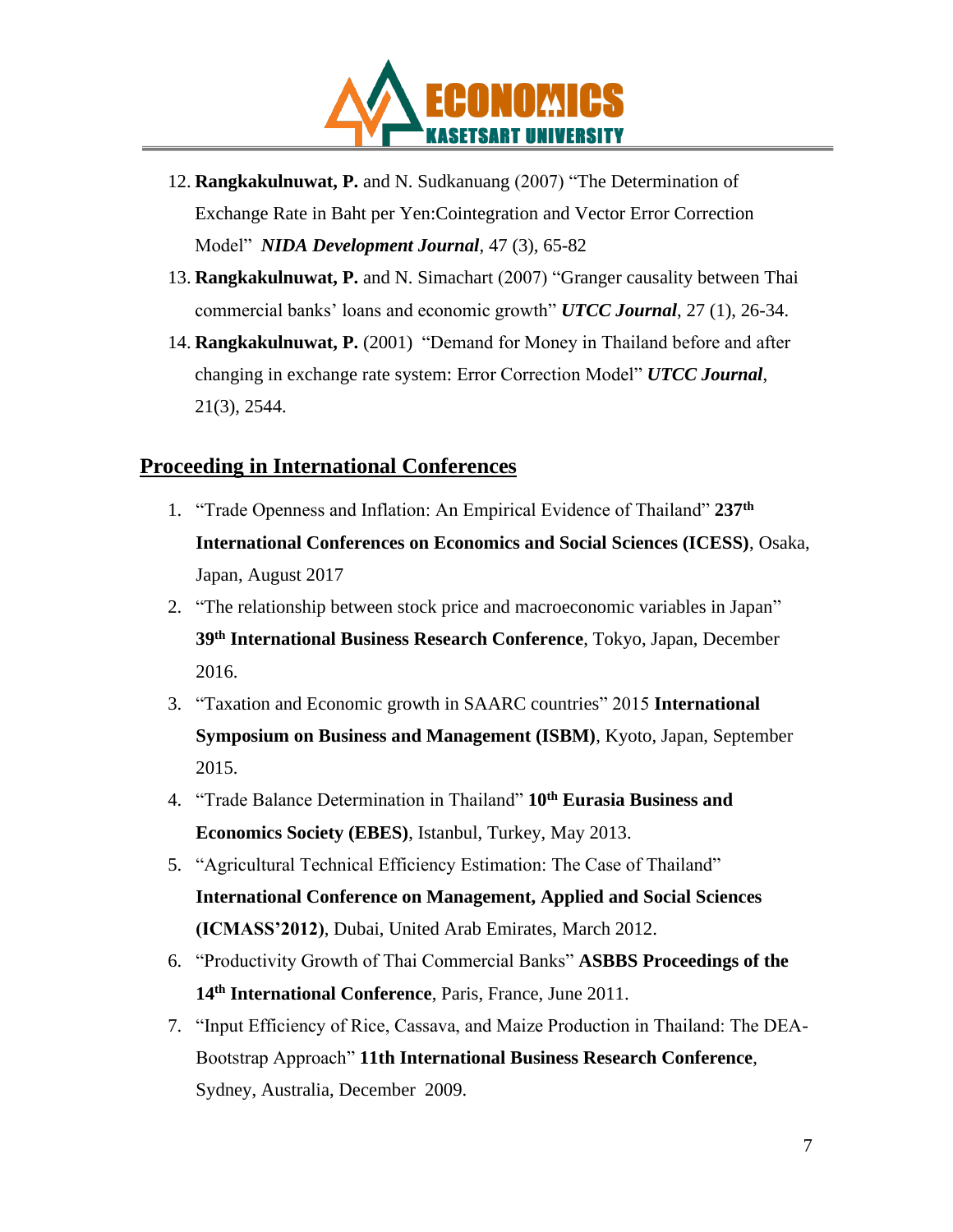

- 8. "Price Convergence and Monetary Policy in United States Cities: A Cointegration Approach with Two Structural Breaks" **International MultiConference of Engineer and Computer Scientist**, Hong Kong, March 2009
- 9. "Technical Efficiency of Thai Commercial Banks: The Output Distance Function Approach" **Bai 2007 International Conference on Business and Information**, Tokyo, Japan, July 2007 (received '*Best Paper Award*')
- 10. "Price Index Convergence in Thailand" **Pan-Pacific Conference XXII**, Busan, Korea, May 2006**.**

#### **Paper Presentations in National Conferences**

- 1. "Decomposition Productivity Growth from the Output Distance Function using Unbalance FE-IV Approach: The Case Study of Thai Commercial Banks" **Young Researcher meet Senior Researcher Conference, Thailand Research Fund (TRF)**, Cha-am, Pethchaburi, October 2011**.**
- 2. "Price Convergence and Monetary Policy in United States Cities: A Cointegration Approach with Two Structural Breaks" **The Fifth National Conference of Economists**, NIDA, Bangkok, Thailand, October, 2009.
- 3. "Technical Efficiency of Thai Commercial Banks: The Output Distance Function Approach" **The Third National Conference of Economists**, Kasetsart University, Bangkok, Thailand, October, 2007.
- 4. "Half Life and Cointegration Analysis with a Structural Break of Price Index Convergence Among the United States Cities" **The Second National Conference of Economists**, Chulalongkorn University, Bangkok, Thailand, October, 2006.
- 5. "Extended Generalized Purchasing Power Parity and Optimum Currency Area in East Asian Countries" **UTCC Symposium**, Bangkok, Thailand, May, 2006.
- 6. "Inverse Imported Factor Demand System in Thailand: A Cointegration Analysis" **The First National Conference of Economists**, Thammasat University, Bangkok, Thailand, October, 2005.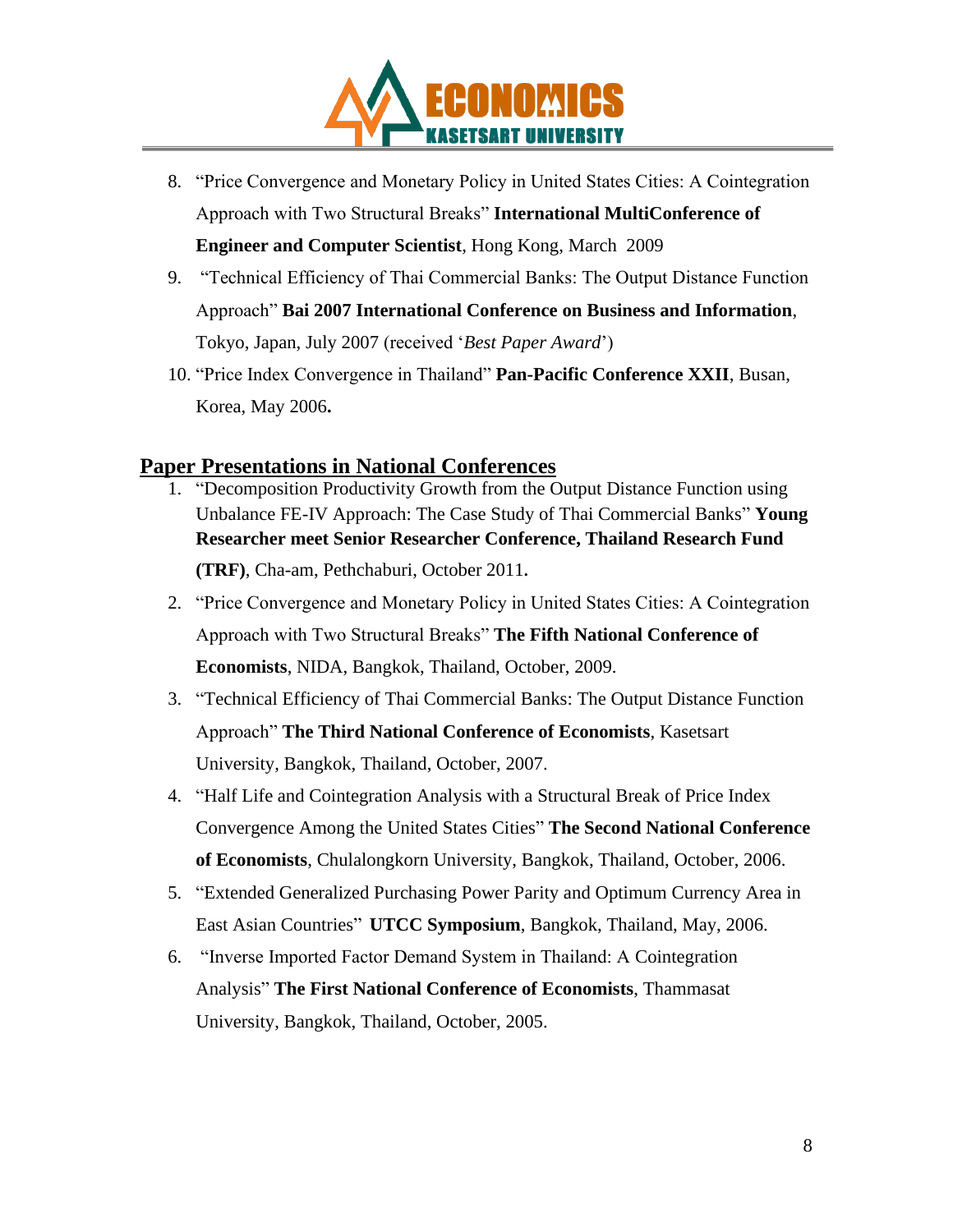

## **Being a trainer for government and private agencies**

- 1. "Strengthening Fundamental Data Analysis in Economics" Bachelor of Economics Program, Faculty of Management Science Surat Thani Rajabhat University 13 March 2022
- 2. "Analysis of production efficiency in the agricultural sector and analyze guidelines for developing farmers' potential in enhancing agricultural production efficiency with technology and innovations", Office of Agricultural Economics, Ministry of Agriculture and Cooperatives 20-24 December 2021
- 3. Project workshop Trainer "Training and Development of Labor Warning System Model 2021", Division of Labor Economics, Office of the Permanent Secretary, Ministry of Labor 28 – 29 January 2021
- 4. Project workshop Trainer "Using SAS in Business Data Analysis" Faculty of Economics University of the Thai Chamber of Commerce (Free Training, 7 August 2020)
- 5. Project workshop Trainer "Using SAS to Analyze and Present Business Fundamentals" Faculty of Economics University of the Thai Chamber of Commerce (Free Training 3 July 2020)
- 6. Project workshop Trainer "Analysis and Application of Econometric Models for Business Operations with STATA Program" for the general public 6–8 August 2019, University of the Thai Chamber of Commerce.
- 7. Project workshop Trainer "Applied Time Series to Economic Theory" Surat Thani Rajabhat University (20 October 2019)
- 8. Project workshop Trainer "*Binary Choice Model*" School of Economics, Kasetsart University, Si Racha Campus, March 15, 2018.
- 9. Project workshop Trainer "*Economies of Scale and Technical Efficiency in Agricultural Products*" Office of Agricultural Economics, Ministry of Agriculture and Cooperatives, January 15 − 17, 2018.